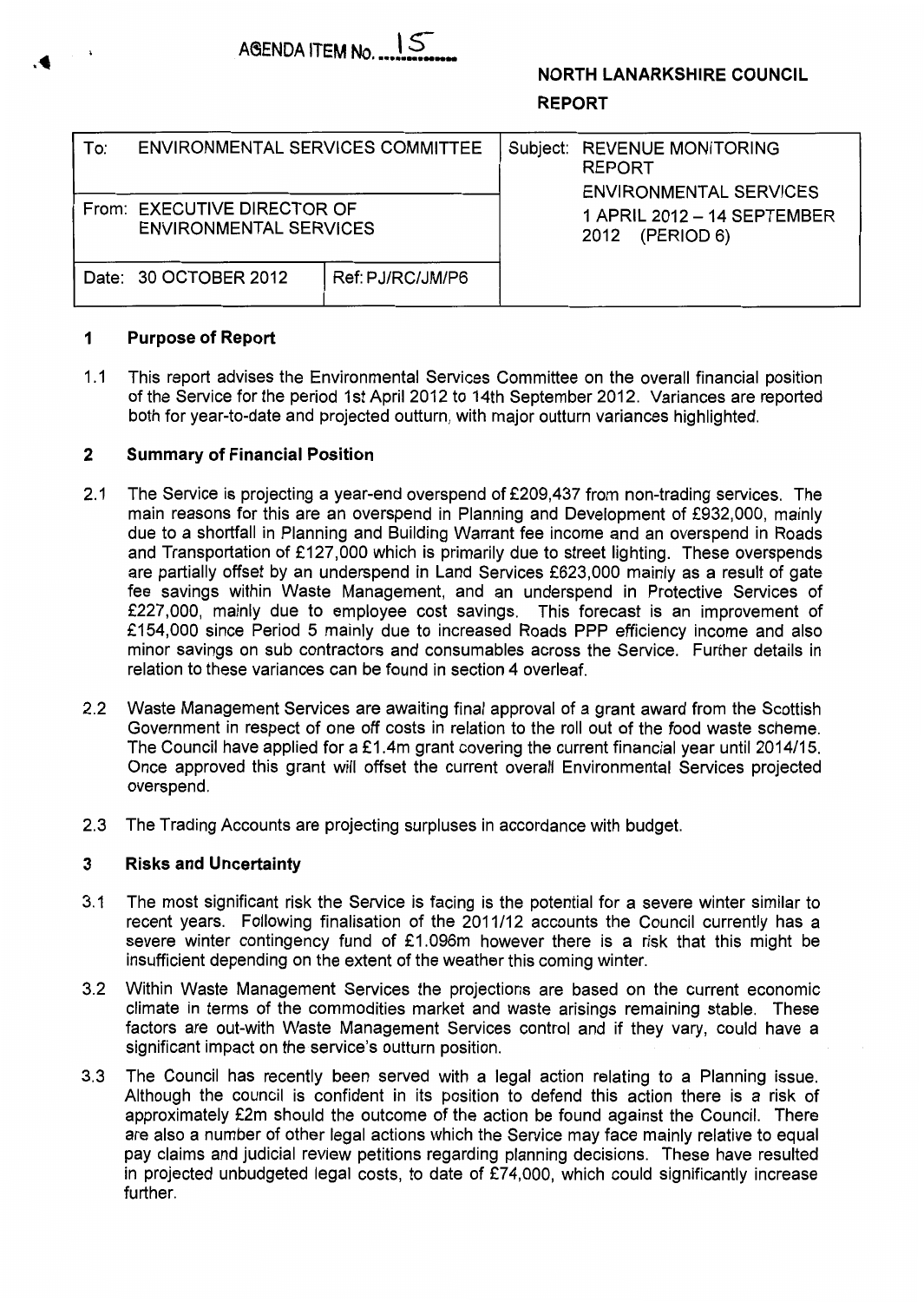## **4 Major Variations from Budget**

| $\mathbf{v}$                                    |                                                              |                                                                                                                                                                                                                                                |  |  |  |  |  |
|-------------------------------------------------|--------------------------------------------------------------|------------------------------------------------------------------------------------------------------------------------------------------------------------------------------------------------------------------------------------------------|--|--|--|--|--|
| <b>Major Variations from Budget</b><br>4<br>4.1 |                                                              | A summary of the major variances projected at the year-end within each division is outlined                                                                                                                                                    |  |  |  |  |  |
| within table 1 below.                           |                                                              |                                                                                                                                                                                                                                                |  |  |  |  |  |
| <b>Service</b>                                  | <b>Provisional</b><br><b>Outturn</b><br><b>Position (£s)</b> | <b>Analysis</b>                                                                                                                                                                                                                                |  |  |  |  |  |
| Directorate & Support                           | 0                                                            | On target - Employee savings £91k offset mainly by<br>continued Truck simulator costs £49k and security<br>costs £27k.                                                                                                                         |  |  |  |  |  |
| <b>Land Services</b>                            | 622,677                                                      | Underspend – mainly due to income associated with<br>recycling tonnage £327k, recycling centre tonnage<br>changes £233k and changes in the food waste<br>scheme roll out £99k. Employee savings £180k<br>offset by additional transport costs. |  |  |  |  |  |
| <b>Facility Support</b>                         | 0                                                            | On target – reduced employee costs and income in<br>line with reduced service requirements £167k.                                                                                                                                              |  |  |  |  |  |
| Planning and<br>Development                     | (931, 916)                                                   | Overspend – mainly decreased income from<br>Planning and Building Warrant fees                                                                                                                                                                 |  |  |  |  |  |
| Roads and<br>Transportation                     | (126, 727)                                                   | Overspend - Street Lighting £343k, legal fees £58k<br>partly offset by employee savings £161k and<br>increased income £109k                                                                                                                    |  |  |  |  |  |
| <b>Protective Services</b>                      | 226,529                                                      | Underspend - Mainly due to savings in employee<br>costs £144k and increased landlord registration<br>income £32k and other income £27k                                                                                                         |  |  |  |  |  |
| Regeneration and<br>Infrastructure              | $\mathbf{O}$                                                 | On Target - No major variances.                                                                                                                                                                                                                |  |  |  |  |  |
| <b>Non Trading Sub</b>                          | 209,437                                                      | Overspend                                                                                                                                                                                                                                      |  |  |  |  |  |
| <b>Trading Accounts</b>                         | 0                                                            | On target                                                                                                                                                                                                                                      |  |  |  |  |  |
| <b>Totals</b>                                   | 209,437                                                      | Overspend                                                                                                                                                                                                                                      |  |  |  |  |  |

- 4.2 The key points to note regarding the projected outturn position include:
	- 4.2.1 There is a forecast shortfall in Planning (€258,000) and Building Warrant fee (€786,000) income totalling €1,044,000. As previously reported consultation is taking place regarding proposed new Planning fees which could increase this income in the future to some degree but this is now unlikely to impact before April 2013.
	- 4.2.2 There is a projected overspend of £343,000 in street lighting energy costs for this year mainly arising from the impact of a further 10.23% price increase effective from April 2012. This overspend is being partly offset by an over recovery in income of £196,000 related to efficiency returns on the roads contract.
	- 4.2.3 In Waste management there is a projected underspend on gates fee due to a favourable tender return for recycling tonnage for the remainder of the year, which will result in an income per tonne for the Council instead of a gate fee cost €327,000, reduced costs for recycling centre tonnage €233,000 and also changes in the food waste scheme roll out €99,000. There is also a reduced payment to the Trading Account due to changes to Auchinlea Landfill closure assumptions of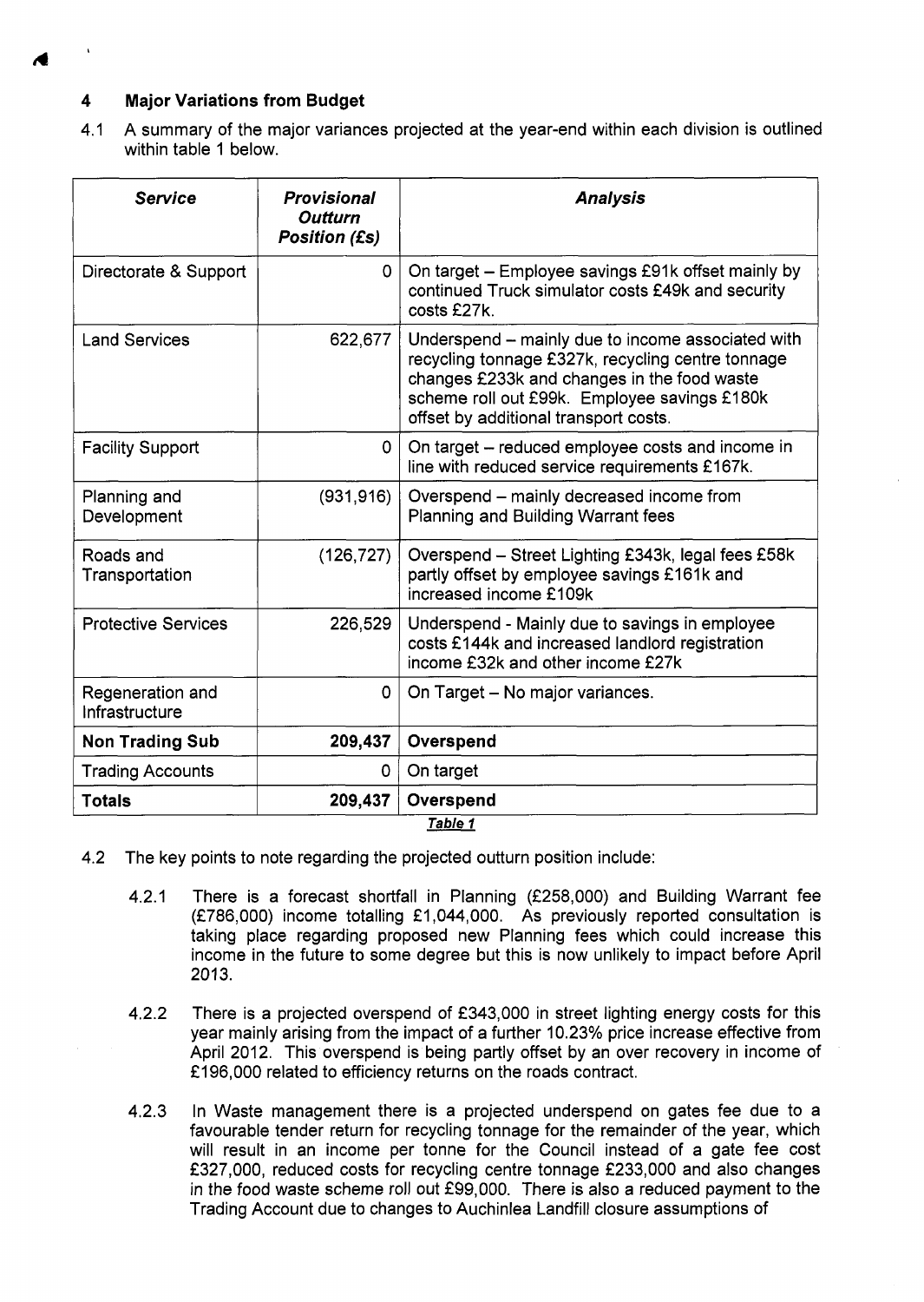£87,000. These underspends are partly offset by increased transport requirements of £123,000.

- 4.2.4 In Land Management there is a saving in the payment to the Trading Account of £289,000 mainly due to savings in materials and transport and plant required to remain on budget to reflect a reduced work programme. This also results in an under-recovery in income from Learning & Leisure Services of €200,000 and other services £275,000. This is offset by increased cemetery fee income of £155,000.
- 4.3 The service is currently operating with an establishment of 1394 FTEs and is projecting an underspend on employee costs of €905,000 (including overtime and other staff costs). This underspend is in addition to budgeted turnover savings of €1,143,000 (37 FTEs). These savings are primarily attributable to current vacant posts within the Service (118 FTE), which result in a potential full year saving of €1,957,000.
- 4.4 Payments to agencies and other bodies account for €20,596,000 of the annual budget, which is a movement of £273,000 since period 5. This is primarily to reflect the incorporation of Regeneration and Infrastructure grant funding budgets for Business Support Programmes, Revenue Leverage Fund and Sustainable Business Growth. This budget is forecast to be underspent by f173,000, mainly due to a reduction in payments to private contractors by Roads and Transportation which is being projected to offset additional roads design and advice fees of €125,000, and also an underspend in Pest Control sub contractor costs of €41,000. Appendix 3 highlights the range of payments that are made to other bodies.

#### **5 Financial Concurrence**

5.1 Prepared in accordance with the Scheme of Financial Delegation, the financial information contained within this report has been agreed with the Head of Financial Services.

#### **6 Recommendations**

6.1 It is recommended that the contents of this report be noted.

JÙKES p

### **EXECUTIVE DIRECTOR OF ENVIRONMENTAL SERVICES**

Local Government Access to Information Act: for further information about this report, please contact Robert Colquhoun, Business Service Manager, Finance & Technology Solutions on 01 236 6324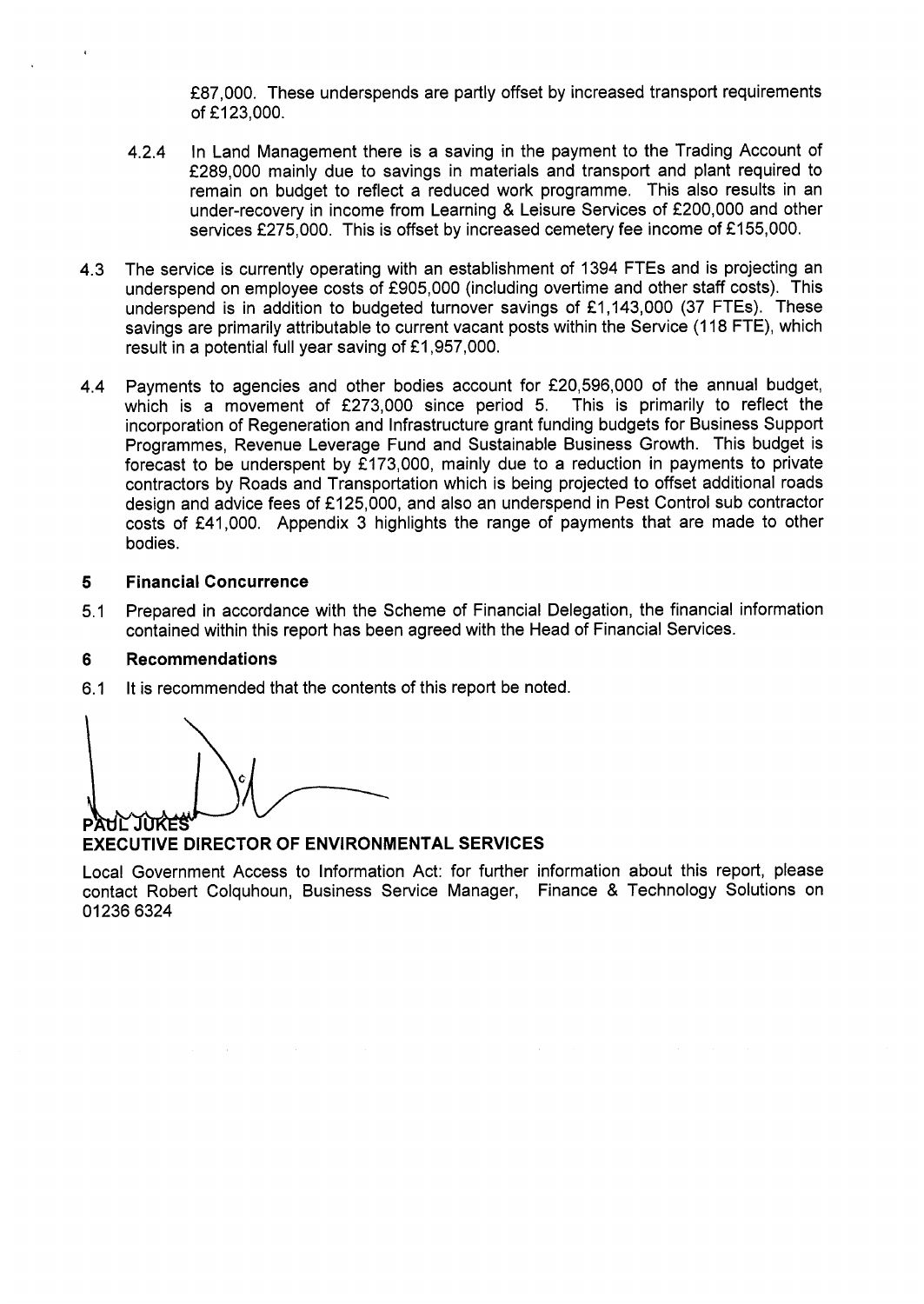#### NORTH LANARKSHIRE COUNCIL ENVIRONMENTAL SERVICES SUMMARY FINANCIAL MONITORING REPORT - SUBJECTIVE ANALYSIS

### **1st** APRIL **2012** - **14th** SEPTEMBER **2012** (PERIOD **61**

#### ENVIRONMENTAL SERVICES COMMITTEE

|                    |                                                                              |                                 |                                              |                                         |                                         |                                       |                                       |                                                          |          | <b>Contractor</b>                                                                                                                                                                                                                                                                                                                                                                                                                                    |
|--------------------|------------------------------------------------------------------------------|---------------------------------|----------------------------------------------|-----------------------------------------|-----------------------------------------|---------------------------------------|---------------------------------------|----------------------------------------------------------|----------|------------------------------------------------------------------------------------------------------------------------------------------------------------------------------------------------------------------------------------------------------------------------------------------------------------------------------------------------------------------------------------------------------------------------------------------------------|
|                    |                                                                              |                                 |                                              |                                         |                                         |                                       | <b>NORTH LANARKSHIRE COUNCIL</b>      |                                                          |          | Appendix 1                                                                                                                                                                                                                                                                                                                                                                                                                                           |
|                    |                                                                              |                                 |                                              |                                         |                                         |                                       | <b>ENVIRONMENTAL SERVICES SUMMARY</b> | <b>FINANCIAL MONITORING REPORT - SUBJECTIVE ANALYSIS</b> |          |                                                                                                                                                                                                                                                                                                                                                                                                                                                      |
|                    | <b>ENVIRONMENTAL SERVICES COMMITTEE</b>                                      |                                 |                                              |                                         |                                         |                                       |                                       | 1st APRIL 2012 - 14th SEPTEMBER 2012 (PERIOD 6)          |          |                                                                                                                                                                                                                                                                                                                                                                                                                                                      |
| LINE<br>NO.<br>(1) | <b>DESCRIPTION</b><br>(2)                                                    | <b>BUDGET</b><br>TO DATE<br>(3) | <b>ACTUAL</b><br>TO DATE<br>(4)              | YEAR TO DATE<br><b>VARIANCES</b><br>(5) |                                         | <b>ANNUAL</b><br><b>BUDGET</b><br>(6) | PROVISIONAL<br>OUTTURN<br>(7)         | PROVISIONAL OUTTURN<br>VARIANCE<br>(8)                   | %<br>(9) | <b>ANALYSIS</b><br>(10)                                                                                                                                                                                                                                                                                                                                                                                                                              |
| - 1.               | <b>DIRECTORATE &amp; SUPPORT</b>                                             | £                               | £<br>1,618,570 1,641,263                     | E<br>(22,693) Overspend                 |                                         | £.                                    | £<br>(0                               | E<br>0 On Target                                         | %        | 0.0% Employee vacancy savings £91k, offset by overspends for additional<br>equal pay legal fees £44k and Truck simulator £49k                                                                                                                                                                                                                                                                                                                        |
| 2.                 | <b>LAND SERVICES</b>                                                         |                                 | 20,581,058 20,161,474                        | 419,584 Underspend                      |                                         | 50,181,065                            | 49,558,388                            | 622,677 Underspend                                       |          | 1.2% Gate Fees underspend due to income associated with recycling tonnage<br>£327, reduced recycling centre tonnage costs £233k and changes to<br>food waste roll out scheme £99k. Underspend on payment to trading<br>accounts £289k due to reduced work requirements and changes in<br>Auchinela Landfill closure £87k. Reduced grounds maintenance income<br>£475k offset by increased cemetery fee income £155k. Employee cost<br>savings £180k. |
| 3                  | <b>FACILITY SUPPORT</b>                                                      | 194,796                         | 8,554                                        |                                         | 186,242 Underspend                      | 688,212                               | 688,212                               |                                                          |          | 0 On Target 0.0% Reduced employee costs £167k to meet service requirements offset by<br>reduced income.                                                                                                                                                                                                                                                                                                                                              |
| 4.<br>5.           | PLANNING<br><b>ROADS &amp; TRANSPORTATION</b>                                | 1,423,449<br>9,420,834          | 1,835,546<br>9,235,881                       | (412,098)                               | Overspend<br>184,953 Underspend         | 4,683,989<br>31,942,337               | 5,615,905<br>32,069,064               | (126,727) Overspend                                      |          | (931,916) Overspend 19.9% Under recovery of Planning and Building Warrant fee income £1,044k<br>offset by savings in employee costs £155k.<br>-0.4% Increase in Street Lighting costs £343k and legal fees £58k offset by                                                                                                                                                                                                                            |
| 6.                 | PROTECTIVE SERVICES                                                          |                                 | 2,670,337 2,639,245                          |                                         | 31,092 Underspend                       | 7,296,633                             | 7,070,104                             |                                                          |          | employee cost savings £161k and increased income £109k<br>226,529 Underspend 3.1% Employee vacancy savings £144k and increased income for Landlord<br>Registrations £32k and other income £27k                                                                                                                                                                                                                                                       |
| $\overline{7}$ .   | <b>REGENERATION &amp;</b><br><b>INFRASTRUCTURE</b><br><b>NET EXPENDITURE</b> |                                 | 3,259,873 3,223,700<br>39,168,917 38,745,663 |                                         | 36,173 Underspend<br>423,253 Underspend | 10,279,756<br>105,071,992             | 10,279,756                            | 0 On Target<br>(209,437) Overspend -0.2%                 |          |                                                                                                                                                                                                                                                                                                                                                                                                                                                      |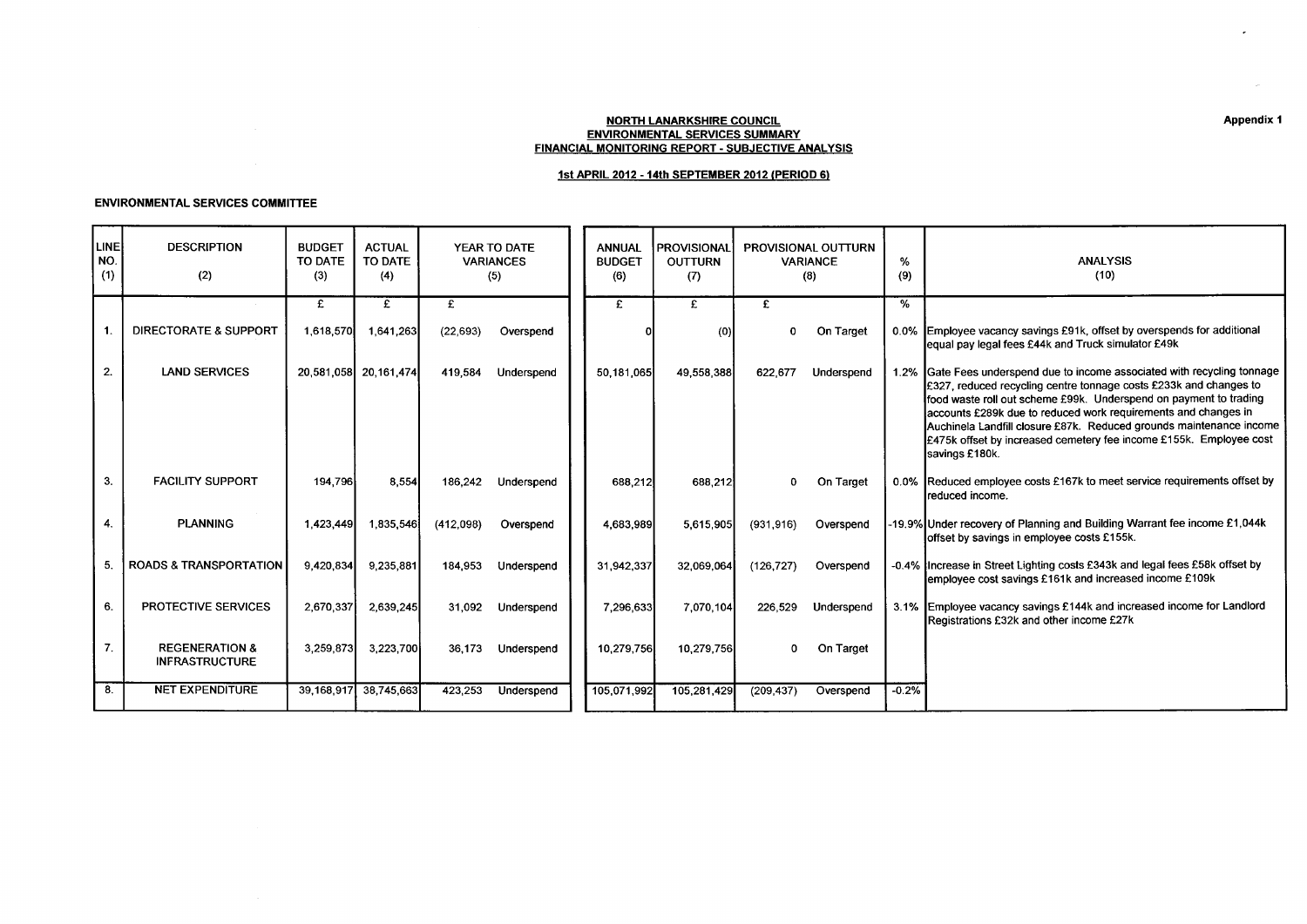#### **NORTH LANARKSHIRE COUNCIL ENVIRONMENTAL SERVICES SUMMARY FINANCIAL MONITORING REPORT** - **SUBJECTIVE ANALYSIS 1st APRIL 2012** - **14th SEPTEMBER 2012 (PERIOD 61**

#### **ENVIRONMENTAL SERVICES COMMITTEE**

|                     | Appendix 2<br><b>NORTH LANARKSHIRE COUNCIL</b><br><b>ENVIRONMENTAL SERVICES SUMMARY</b><br>FINANCIAL MONITORING REPORT - SUBJECTIVE ANALYSIS<br>1st APRIL 2012 - 14th SEPTEMBER 2012 (PERIOD 6) |                                                                    |            |              |                                         |                                       |                                             |                                               |                              |          |                                                                                                                                                                                                                                 |  |  |
|---------------------|-------------------------------------------------------------------------------------------------------------------------------------------------------------------------------------------------|--------------------------------------------------------------------|------------|--------------|-----------------------------------------|---------------------------------------|---------------------------------------------|-----------------------------------------------|------------------------------|----------|---------------------------------------------------------------------------------------------------------------------------------------------------------------------------------------------------------------------------------|--|--|
|                     | <b>ENVIRONMENTAL SERVICES COMMITTEE</b>                                                                                                                                                         |                                                                    |            |              |                                         |                                       |                                             |                                               |                              |          |                                                                                                                                                                                                                                 |  |  |
| LINE.<br>NO.<br>(1) | <b>DESCRIPTION</b><br>(2)                                                                                                                                                                       | <b>ACTUAL</b><br><b>BUDGET</b><br>TO DATE<br>TO DATE<br>(3)<br>(4) |            |              | YEAR TO DATE<br><b>VARIANCES</b><br>(5) | <b>ANNUAL</b><br><b>BUDGET</b><br>(6) | <b>PROVISIONAL</b><br><b>OUTTURN</b><br>(7) | PROVISIONAL OUTTURN<br><b>VARIANCE</b><br>(8) |                              | %<br>(9) | <b>ANALYSIS</b><br>(10)                                                                                                                                                                                                         |  |  |
|                     |                                                                                                                                                                                                 | £                                                                  | £          | $\mathbf{f}$ |                                         | £                                     | $\overline{f}$                              | £                                             |                              | %        |                                                                                                                                                                                                                                 |  |  |
|                     | <b>EMPLOYEE COSTS</b>                                                                                                                                                                           | 19,482,934                                                         | 18,866,782 | 616,152      | Underspend                              | 43,941,988                            | 43.037.158                                  | 904.830                                       | Underspend                   |          | 2.1% Vacancies exceeding turnover savings.                                                                                                                                                                                      |  |  |
| $\mathbf{2}$        | PROPERTY COSTS                                                                                                                                                                                  | 2,101,638                                                          | 2,056,576  | 45.062       | Underspend                              | 5,559,447                             | 5,810,372                                   | (250, 925)                                    | Overspend                    |          | -4.5% Overspend on truck simulator costs £49k. Increased<br>payment to Land Management trading operation £175k                                                                                                                  |  |  |
| 3                   | <b>SUPPLIES &amp; SERVICES</b>                                                                                                                                                                  | 16,367,781                                                         | 16.021.865 | 345,916      | Underspend                              | 38,618,438                            | 37,895,302                                  | 723,136                                       | Underspend                   |          | 1.9% Increased Street Lighting costs £343k offset by savings in<br>gate fees £659k and payment to trading accounts £551k                                                                                                        |  |  |
| 4                   | <b>TRANSPORT &amp; PLANT</b>                                                                                                                                                                    | 1,593,944                                                          | 1,479,907  | 114,037      | Underspend                              | 4,184,629                             | 4,278,397                                   | (93, 768)                                     | Overspend                    |          | -2.2% Increased transport requirements £164k, offset by reduced<br>fuel costs £75k                                                                                                                                              |  |  |
| 5                   | <b>ADMINISTRATION COSTS</b>                                                                                                                                                                     | 2.115.969                                                          | 2,244,899  | (128, 930)   | Overspend                               | 12,583,573                            | 12,858,700                                  | (275, 127)                                    | Overspend                    |          | -2.2% Unbudgeted legal fees £74k and other minor admin costs.<br>Increased Roads design and advice fees £125k                                                                                                                   |  |  |
| 6                   | PAYMENTS TO OTHER BODIES<br>(See Overleaf Appendix 3)                                                                                                                                           | 6,363,509                                                          | 6,361,281  | 2.227        | Underspend                              | 20,596,541                            | 20.423,941                                  | 172.600                                       | Underspend                   |          | 0.8% Reduced Roads payments to private contractors to offset<br>Roads design and advice fees increase £125k underspend<br>on Pest control subcontractors £41k                                                                   |  |  |
| $\overline{7}$      | <b>CAPITAL FINANCING COSTS</b>                                                                                                                                                                  | 5,905,640                                                          | 5,905,640  | 0            | On Target                               | 16,766,669                            | 16,766,669                                  |                                               | On Target                    | 0.0%     |                                                                                                                                                                                                                                 |  |  |
| 8                   | <b>REVENUE FINANCING COSTS</b>                                                                                                                                                                  |                                                                    |            | $\Omega$     |                                         | n                                     |                                             | $\Omega$                                      |                              | 0.0%     |                                                                                                                                                                                                                                 |  |  |
| 9                   | <b>OTHER EXPENDITURE</b>                                                                                                                                                                        | 747,677                                                            | 748,917    | (1, 240)     | Overspend                               | 3,306,686                             | 3.311,689                                   | (5,003)                                       | Overspend                    | $-0.2%$  |                                                                                                                                                                                                                                 |  |  |
| 10                  | <b>CFCR</b>                                                                                                                                                                                     |                                                                    |            | $\mathbf 0$  | On Target                               |                                       |                                             | 0                                             | On Target                    | 0.0%     |                                                                                                                                                                                                                                 |  |  |
| 11                  | <b>TOTAL EXPENDITURE</b>                                                                                                                                                                        | 54,679,092                                                         | 53,685,868 | 993,224      | Underspend                              | 145,557,971                           | 144,382,228                                 | 1,175,743                                     | Underspend                   | $0.8\%$  |                                                                                                                                                                                                                                 |  |  |
| 12                  | <b>INCOME</b>                                                                                                                                                                                   | 15,510,175                                                         | 14,940,205 |              | (569,971) Under-recovery                | 40,485,979                            | 39,100,799                                  |                                               | $(1,385,180)$ Under-recovery | $-3.4%$  | Reduction in Planning & Development fee income £1,044k.<br>Reduced Land Management income from Learning &<br>Leisure and other services £475k. Increased income<br>cemetery fees £155k and Roads contract efficiencies<br>E196k |  |  |
| 13                  | <b>NET EXPENDITURE</b>                                                                                                                                                                          | 39,168,917                                                         | 38,745,663 | 423,253      | Underspend                              | 105,071,992                           | 105,281,429                                 | (209, 437)                                    | Overspend                    | $-0.2%$  |                                                                                                                                                                                                                                 |  |  |
|                     |                                                                                                                                                                                                 |                                                                    |            |              |                                         |                                       |                                             |                                               |                              |          |                                                                                                                                                                                                                                 |  |  |

 $\bullet$